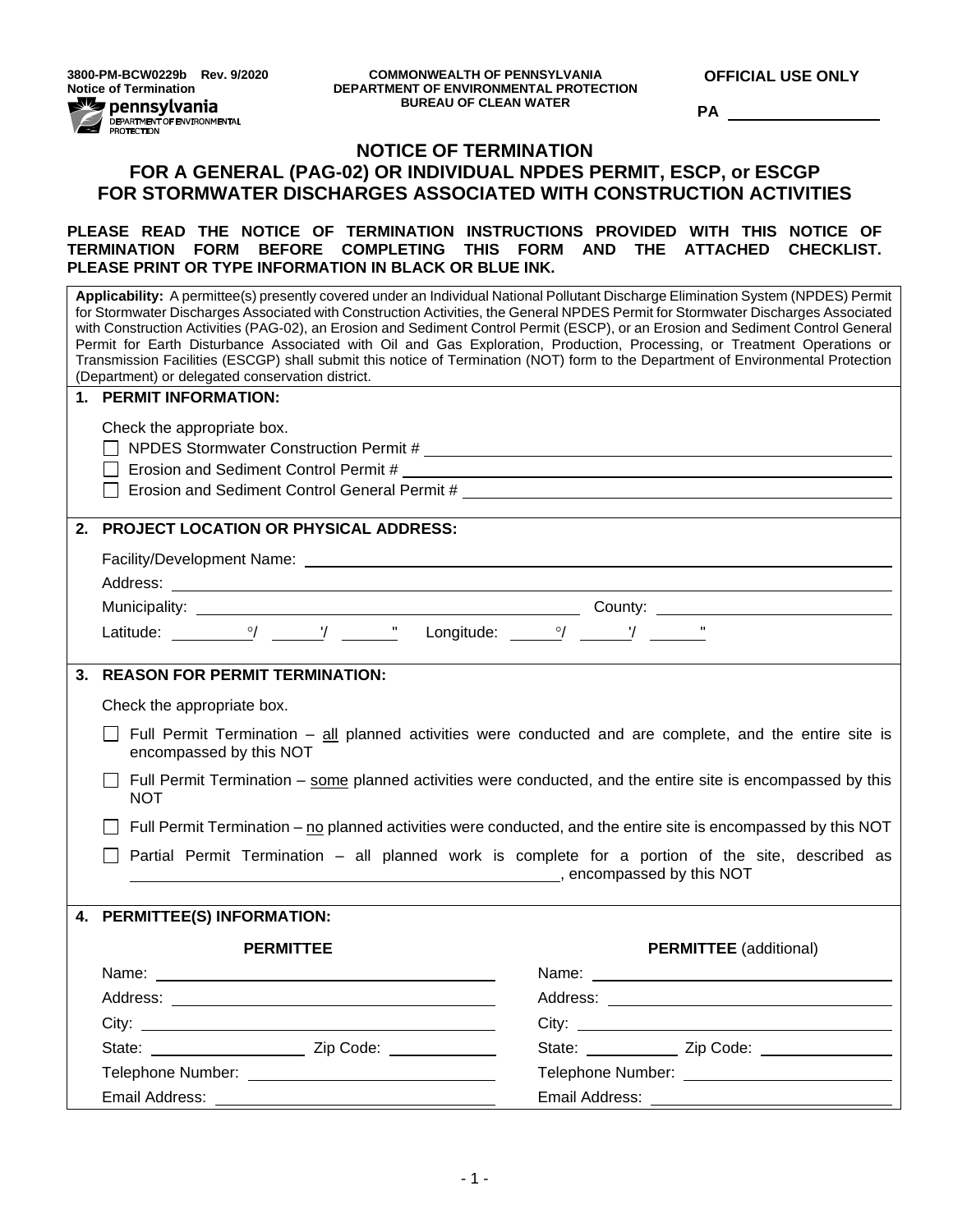| 5. | <b>FINAL CERTIFICATION OF LICENSED PROFESSIONAL:</b>                                                                                                                                                                                                                                                                                                                        |  |  |  |  |  |  |  |
|----|-----------------------------------------------------------------------------------------------------------------------------------------------------------------------------------------------------------------------------------------------------------------------------------------------------------------------------------------------------------------------------|--|--|--|--|--|--|--|
|    | This section is to be completed by a licensed professional as defined in 25 Pa. Code §102.1.                                                                                                                                                                                                                                                                                |  |  |  |  |  |  |  |
|    | reflect the as-built conditions, are true and correct, and are in conformance with Chapter 102 of the rules and<br>regulations of the Department of Environmental Protection and that the project site was constructed in accordance<br>with the approved PCSM Plan or Site Restoration/Reclamation plan, all approved plan changes and accepted<br>construction practices. |  |  |  |  |  |  |  |
|    | Name and Official Title of Licensed Professional                                                                                                                                                                                                                                                                                                                            |  |  |  |  |  |  |  |
|    | Licensed                                                                                                                                                                                                                                                                                                                                                                    |  |  |  |  |  |  |  |
|    | Professional                                                                                                                                                                                                                                                                                                                                                                |  |  |  |  |  |  |  |
|    | Seal<br>Signature: <u>with the contract of the contract of the contract of the contract of the contract of the contract of the contract of the contract of the contract of the contract of the contract of the contract of the contract </u>                                                                                                                                |  |  |  |  |  |  |  |
| 6. | LONG-TERM OPERATION AND MAINTENANCE AND RESTORATION/RECLAMATION:                                                                                                                                                                                                                                                                                                            |  |  |  |  |  |  |  |
|    | This project involves: (check the appropriate box)                                                                                                                                                                                                                                                                                                                          |  |  |  |  |  |  |  |
|    | Installation or utilization, and subsequent long-term operation and maintenance of PCSM BMPs per 25 Pa.<br>Code $§102.8(a)$ through $(m)$ .                                                                                                                                                                                                                                 |  |  |  |  |  |  |  |
|    | <b>OR</b>                                                                                                                                                                                                                                                                                                                                                                   |  |  |  |  |  |  |  |
|    | Installation of PCSM BMPs identified as restoration or reclamation activities per 25 Pa. Code §102.8(n).                                                                                                                                                                                                                                                                    |  |  |  |  |  |  |  |
|    | Note: For projects solely involving restoration or reclamation activities, proceed to Section 8.                                                                                                                                                                                                                                                                            |  |  |  |  |  |  |  |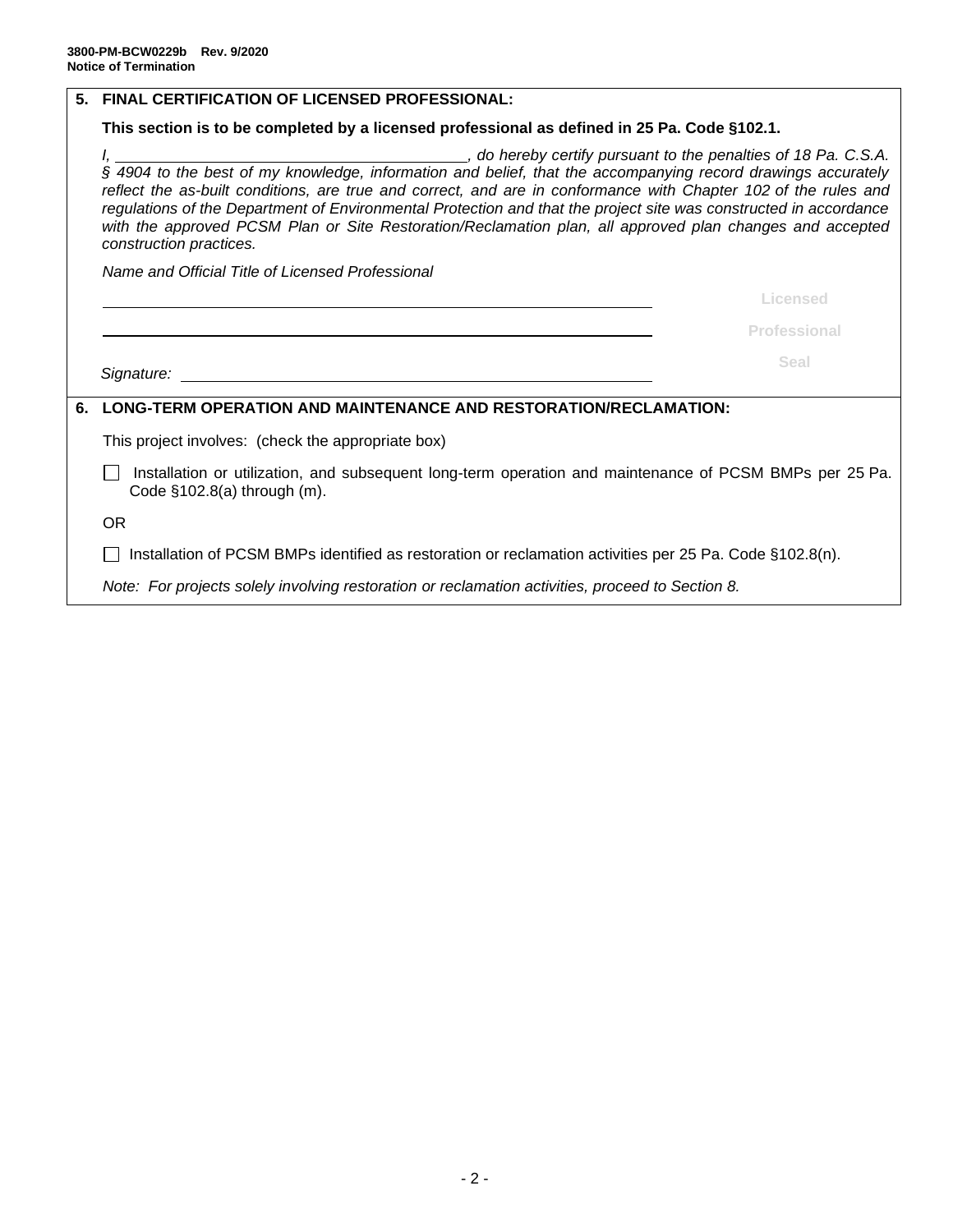# **7. PROOF OF INSTRUMENT FILING WITH THE RECORDER OF DEEDS OFFICE:**

Per 25 Pa. Code §102.8(m)(2), the instrument will assure disclosure of the PCSM BMP(s) and the related obligations in the ordinary course of a title search of the subject property. The recorded instrument must identify the PCSM BMP(s), provide for the necessary access related to long-term operation and maintenance of the PCSM BMP(s) and provide notice that the responsibility for long-term operation and maintenance of the PCSM BMP(s) is a covenant that runs with the land that is binding upon and enforceable by subsequent grantees. A long-term operation and maintenance plan should be recorded along with the instrument.

*For either Commonwealth or federally-owned property, a covenant that runs with the land is not required until the transfer of the land containing the PCSM BMP(s) occurs. Upon said transfer, the deed must then comply with 25 Pa. Code § 102.8(m)(2).*

*a.* Is the project located entirely on Commonwealth or federally-owned property?  $\Box$  Yes  $\Box$  No

*If the answer to question a., above, is Yes, proceed to Section 8.*

*If the project is not located entirely on Commonwealth or federally-owned property, proceed to Section 7.b. The completed Section 7.b and an attached copy of the Recorder of Deeds Office receipt constitutes proof of instrument filing as required by 25 Pa. Code §102.7(b)(5).*

*Also attach copies of the "landowner notice(s)" provided to all landowners who have bought or accepted ownership or other legal responsibility for parcels within the permit boundary.*

b.

I certify, under penalty of law, that the below checked items have been recorded at the project county's Recorder of Deeds Office to assure disclosure of the PCSM BMP(s) and the related obligations in the ordinary course of a title search of the subject property, and which meet the requirements of 25 Pa. Code §102.8(m)(2).

Legal instrument which addresses 25 Pa. Code §102.8(m)(2) *(required)*

Record drawings which accurately reflect as-built conditions *(recommended)*

□ Long-term operation and maintenance plan which clearly outlines the operation and maintenance activities necessary for the associated PCSM BMP(s) *(recommended)*

Long-term operation and maintenance agreement(s) *(recommended if any individual other than the permittee is identified in Appendix C as being responsible for the long-term operation and maintenance of one or more PCSM BMPs)*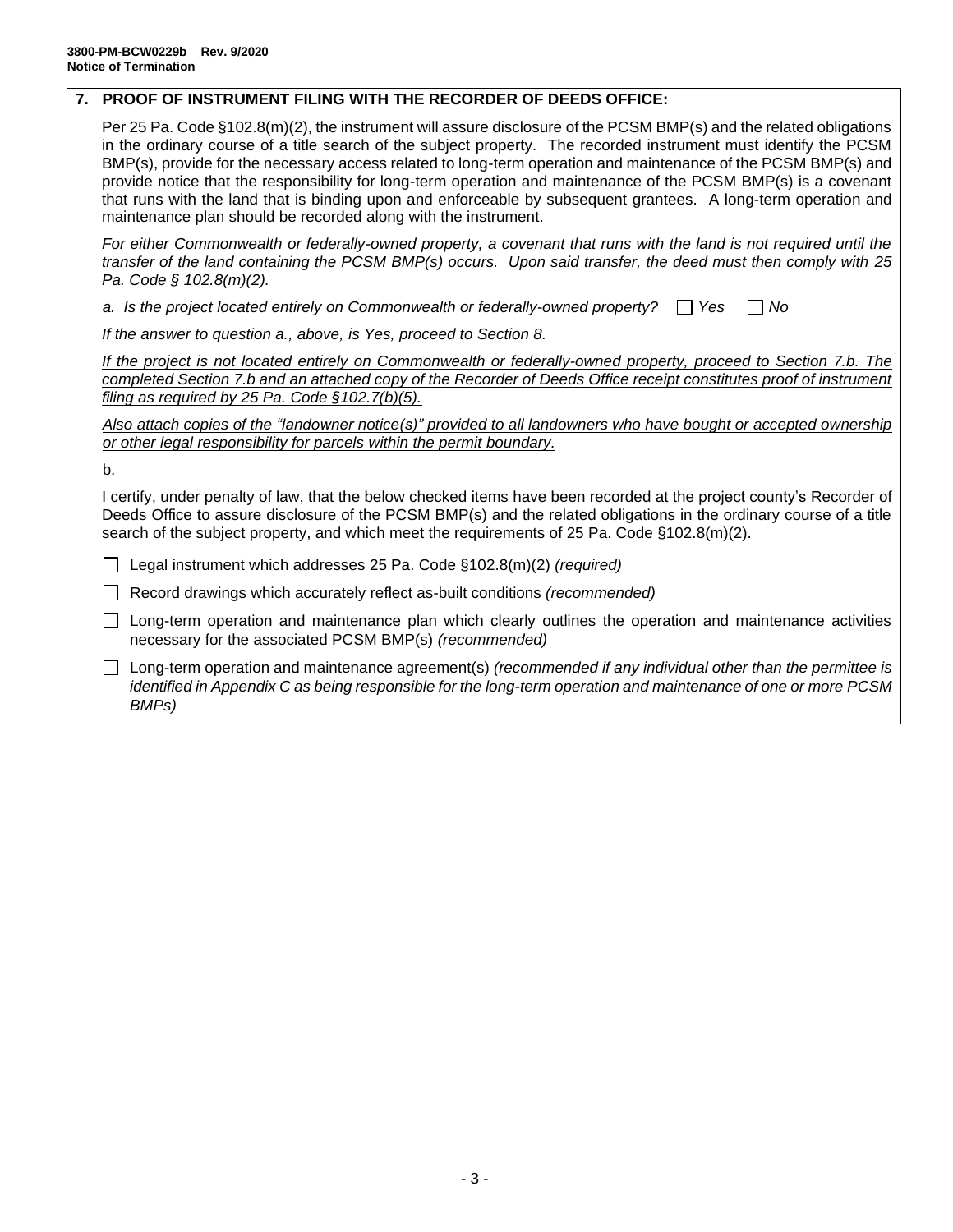### **8. Permit Termination Certification:**

## **This Section is to be completed by the person(s) listed in Section 4.**

I,  $\frac{1}{2}$  , certify under penalty of law that either permanent stabilization, under 25 Pa. Code §102.22(a)(2), of the earth disturbance activities has occurred or the site has been returned to agricultural operation regulated under 25 Pa. Code §102.4(a). I certify under penalty of law that either the installation of BMPs in accordance with an approved plan\* prepared and implemented per §§ 102.4 and 102.8 (relating to erosion and sediment control requirements; and PCSM requirements) has occurred or all approved restoration/reclamation activities have been completed. I understand that by submitting this NOT, I am no longer authorized to conduct earth disturbance activities under the referenced permit and that discharging stormwater from earth disturbance activities to waters of the Commonwealth is unlawful where the discharge is not authorized by a permit. I also understand that the submittal of this NOT does not release a permittee or co-permittee from liability for any violations of the permit, the federal Clean Water Act (if applicable), the Pennsylvania Clean Streams Law and the rules and regulations promulgated thereunder, or from liability for any environmental damages occurring as a result of any earth disturbance activities conducted at the site. I understand that there are significant penalties for submitting false information, including possible fines and imprisonment for knowing violations.

\*Upon NOT approval, the submitted record drawings or site restoration/reclamation plan equates an approved plan.

### **Individual; proceed to signature portion.**

I hereby certify that I am the signatory pursuant to 25 Pa. Code § 92a.22 and 40 CFR §122.22 and that I am the person who is responsible for decision-making regarding environmental compliance functions for **Enter Entity name**, the manager of one or more manufacturing, production, or operating facilities of the permittee and am authorized to make management decisions which govern the operation of regulated facility including having explicit or implicit duty of making major capital investment recommendations, and initiating and directing other comprehensive measures to assure the permittee's long term environmental compliance with environmental laws and regulations.

(choose one of the following; not applicable for individuals):

| $president$ $\Box$ vice president $\Box$ secretary<br>  treasurer                                                                                                            |
|------------------------------------------------------------------------------------------------------------------------------------------------------------------------------|
| Entity name<br>Entity name<br>Entity name<br>of                                                                                                                              |
|                                                                                                                                                                              |
| member or manager of <u>Figure 2008</u> Chain and Entity name<br><b>LLC</b>                                                                                                  |
| general partner of _________________________________ partnership/LP/LLP<br>Entity name                                                                                       |
| principal executive officer or ranking elected official of _________________ Municipality/State/Federal/other<br>Entity name<br>public agency                                |
| Power of Attorney/delegation of contractual authority (documentation supporting delegation of contracting<br>authority must be provided) for ________________<br>Entity name |
| <b>SIGNATURE</b>                                                                                                                                                             |
| <b>Permittee</b>                                                                                                                                                             |
|                                                                                                                                                                              |
| Print Name and Title of Person Signing                                                                                                                                       |
|                                                                                                                                                                              |
| Signature of Permittee                                                                                                                                                       |
| Date Signed                                                                                                                                                                  |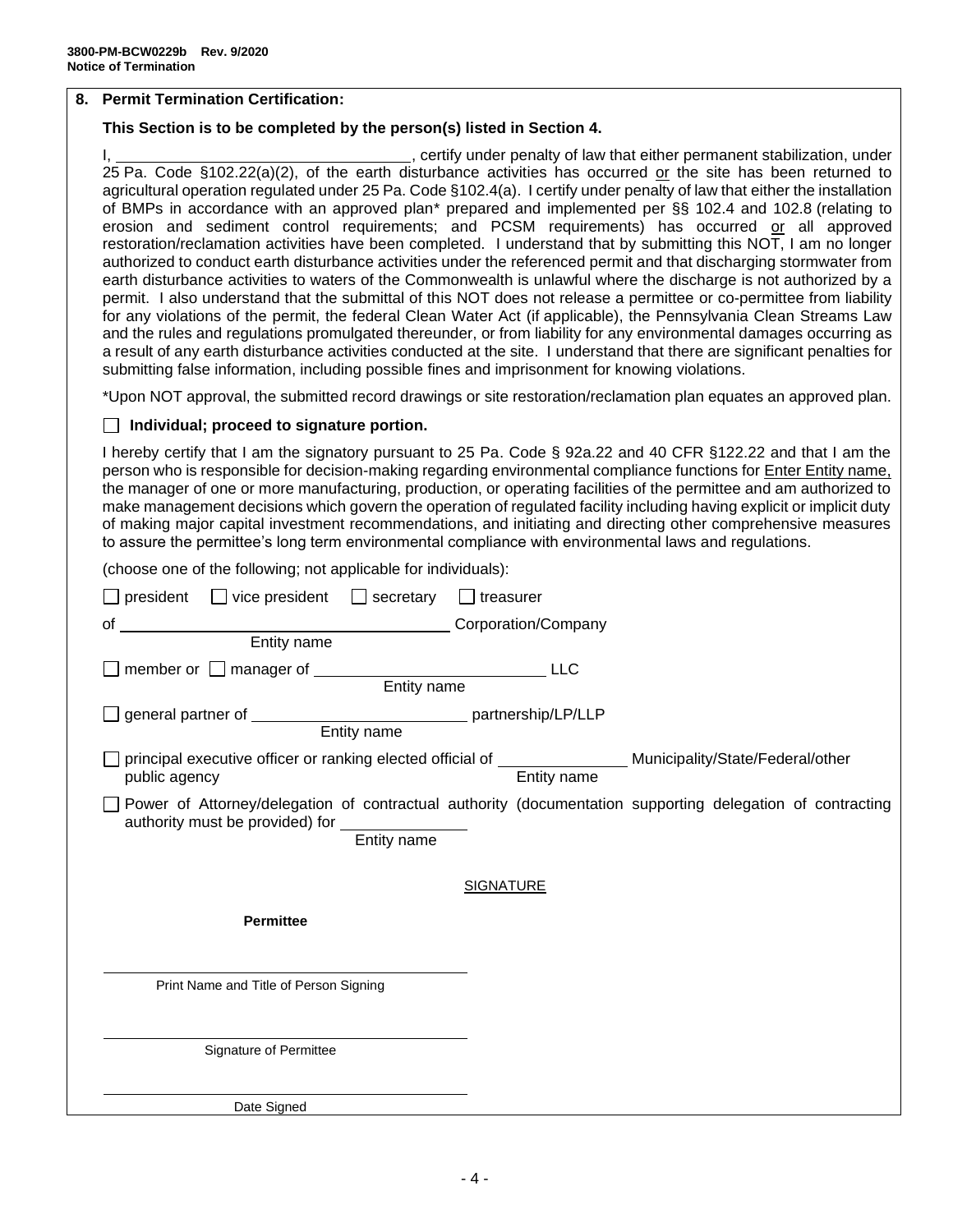# **APPENDIX A**

# **Summary Table of Installed PCSM BMPS**

**Check all applicable PCSM BMPS that have been installed as part of the approved PCSM Plan along with their associated function(s).**

# **Note: VC = Volume Control, RC = Rate Control and WQ = Water Quality**

# **Permit No.:**

| <b>BMP</b>                                           | <b>Function(s)</b> |    |                | No. of BMPs | <b>Total Acres</b><br><b>Treated</b> | <b>Total Volume</b><br><b>Treated</b> |  |  |
|------------------------------------------------------|--------------------|----|----------------|-------------|--------------------------------------|---------------------------------------|--|--|
| <b>Wet Ponds</b>                                     |                    | VC |                | <b>RC</b>   | <b>WQ</b>                            |                                       |  |  |
| <b>Constructed Wetlands</b>                          |                    | VC |                | <b>RC</b>   | WQ                                   |                                       |  |  |
| <b>Retention Basins</b>                              |                    | VC |                | <b>RC</b>   | WQ                                   |                                       |  |  |
| <b>Detention Basins</b>                              |                    | VC |                | <b>RC</b>   |                                      |                                       |  |  |
| <b>Underground Detention</b>                         |                    | VC |                | <b>RC</b>   |                                      |                                       |  |  |
| Dry Extended Detention Basin                         |                    | VC |                | <b>RC</b>   |                                      |                                       |  |  |
| Sediment Fore Bay                                    |                    | VC |                |             | WQ                                   |                                       |  |  |
| <b>Infiltration Trench</b>                           |                    | VC |                | <b>RC</b>   | WQ                                   |                                       |  |  |
| Infiltration Berm/Retentive Grading                  |                    | VC |                | <b>RC</b>   | WQ                                   |                                       |  |  |
| Subsurface Infiltration Bed                          |                    | VC |                | <b>RC</b>   | WQ                                   |                                       |  |  |
| <b>Infiltration Basin</b>                            |                    | VC |                | <b>RC</b>   | WQ                                   |                                       |  |  |
| <b>Pervious Pavement</b>                             |                    | VC |                | <b>RC</b>   | WQ                                   |                                       |  |  |
| Dry Well/Seepage Pit                                 |                    | VC |                | <b>RC</b>   | WQ                                   |                                       |  |  |
| <b>Bio-Infiltration Areas</b>                        |                    | VC |                | <b>RC</b>   | WQ                                   |                                       |  |  |
| Rain Gardens/Bio-Retention                           |                    | VC |                | <b>RC</b>   | WQ                                   |                                       |  |  |
| <b>Vegetated Swales</b>                              |                    | VC |                | <b>RC</b>   | WQ                                   |                                       |  |  |
| <b>Constructed Filters</b>                           |                    | VC |                | <b>RC</b>   | WQ                                   |                                       |  |  |
| Protect Sensitive & Special Value<br>Features        | ×                  | VC |                | <b>RC</b>   | <b>WQ</b>                            |                                       |  |  |
| Protect/Convert/Establish Riparian<br><b>Buffers</b> | ×                  | VC | $\mathbb{R}^n$ | <b>RC</b>   | <b>WQ</b>                            |                                       |  |  |
| Restoration:<br>Buffers/Landscape/Floodplain         |                    | VC |                | <b>RC</b>   | <b>WQ</b>                            |                                       |  |  |
| <b>Disconnection From Storm Sewers</b>               |                    | VC |                | <b>RC</b>   | WQ                                   |                                       |  |  |
| <b>Rooftop Disconnections</b>                        |                    | VC |                | <b>RC</b>   | WQ                                   |                                       |  |  |
| <b>Vegetated Roofs</b>                               |                    | VC |                | <b>RC</b>   | WQ                                   |                                       |  |  |
| Runoff Capture/Reuse                                 |                    | VC |                | <b>RC</b>   | <b>WQ</b>                            |                                       |  |  |
| Oil/Grit Separators                                  |                    |    |                |             | WQ                                   |                                       |  |  |
| <b>Water Quality Inserts/Inlets</b>                  |                    |    |                |             | WQ                                   |                                       |  |  |
| <b>Street Sweeping</b>                               |                    |    |                |             | WQ                                   |                                       |  |  |
| Soil Amendment/Soil Restoration                      |                    | VC |                | <b>RC</b>   | WQ                                   |                                       |  |  |
| Other                                                |                    | VC |                | <b>RC</b>   | WQ                                   |                                       |  |  |
| Other                                                |                    | VC |                | <b>RC</b>   | WQ                                   |                                       |  |  |
| Other                                                |                    | VC |                | <b>RC</b>   | WQ                                   |                                       |  |  |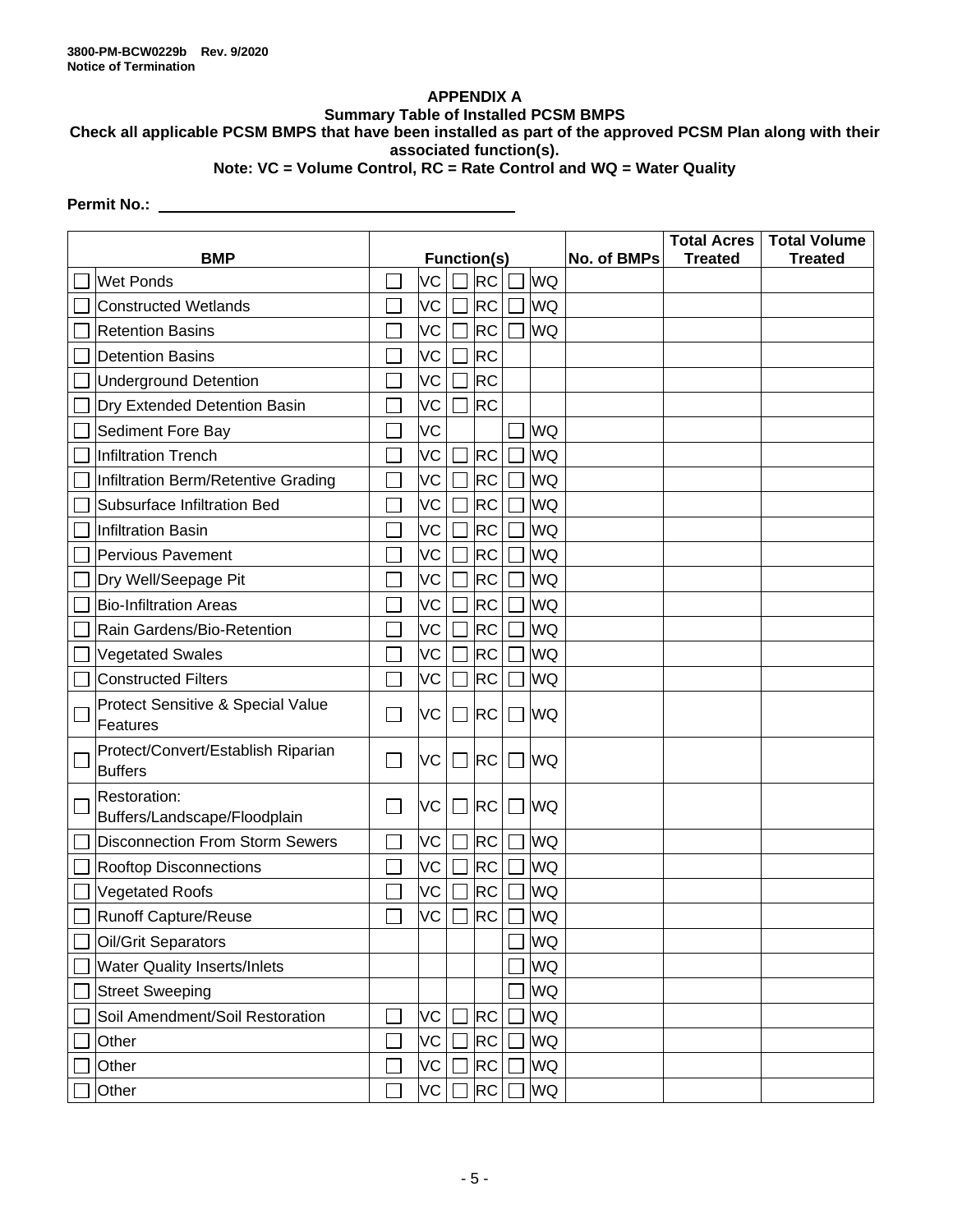# **APPENDIX B Record Drawings (accurately reflecting as-built conditions) Checklist**

| <b>Permit No.:</b>                                          |                       |                                                                           |  |  |  |  |
|-------------------------------------------------------------|-----------------------|---------------------------------------------------------------------------|--|--|--|--|
| Indicate whether each item is<br>included or not applicable |                       |                                                                           |  |  |  |  |
|                                                             |                       | <b>Building Improvements</b>                                              |  |  |  |  |
| <b>Included</b><br><b>Not Applicable</b>                    |                       | Item                                                                      |  |  |  |  |
|                                                             |                       | <b>Building Footprint</b>                                                 |  |  |  |  |
|                                                             |                       | Limits of Paving and other impervious areas                               |  |  |  |  |
|                                                             |                       | Property Lines                                                            |  |  |  |  |
|                                                             |                       | <b>Finish Grading</b>                                                     |  |  |  |  |
|                                                             |                       | <b>Downspout Locations</b>                                                |  |  |  |  |
|                                                             |                       | <b>Site Utilities</b>                                                     |  |  |  |  |
| <b>Included</b>                                             | <b>Not Applicable</b> | Item                                                                      |  |  |  |  |
|                                                             |                       | Well location                                                             |  |  |  |  |
|                                                             |                       | Septic tanks, dosing tanks, distribution boxes and on-lot absorption area |  |  |  |  |
|                                                             |                       | <b>Stormwater Conveyance</b>                                              |  |  |  |  |
| <b>Included</b>                                             | <b>Not Applicable</b> | Item                                                                      |  |  |  |  |
|                                                             |                       | Pipe locations including pipe material, diameter, slope and length        |  |  |  |  |
|                                                             |                       | Inlets and endwall locations including inverts and grate elevations       |  |  |  |  |
|                                                             |                       | Swale locations and dimensions                                            |  |  |  |  |
|                                                             |                       | Rock aprons and other pipe outlets locations                              |  |  |  |  |
|                                                             |                       | <b>Post Construction Storm Water Management (PCSM)</b>                    |  |  |  |  |
| <b>Included</b>                                             | <b>Not Applicable</b> | Item                                                                      |  |  |  |  |
|                                                             |                       | Structural PCSM BMP locations and access                                  |  |  |  |  |
|                                                             |                       | Non-Structural PCSM BMP locations                                         |  |  |  |  |
|                                                             |                       | Construction details of PCSM BMPs in as-built condition                   |  |  |  |  |
|                                                             |                       | <b>BMP</b> berm elevations                                                |  |  |  |  |
|                                                             |                       | <b>BMP</b> bottom elevations                                              |  |  |  |  |
|                                                             |                       | Emergency spillway elevation                                              |  |  |  |  |
|                                                             |                       | Emergency spillway length                                                 |  |  |  |  |
|                                                             |                       | Emergency spillway protection (TRW, Riprap, etc.)                         |  |  |  |  |
|                                                             |                       | Outlet structure elevations, orifice sizes                                |  |  |  |  |
|                                                             |                       | Pipe size, length, material, elevations and slope                         |  |  |  |  |
|                                                             |                       | Show all rain barrels, seepage pits, infiltration trenches                |  |  |  |  |
|                                                             |                       | Show limits (soil amendments, new wood line, etc.)                        |  |  |  |  |
|                                                             |                       | Cover condition (lawn, meadow, woods, etc.)                               |  |  |  |  |
|                                                             |                       | PCSM BMP Long-Term O&M                                                    |  |  |  |  |
|                                                             |                       | <b>PCSM - Irrigation BMPs only</b>                                        |  |  |  |  |
| <b>Included</b>                                             | <b>Not Applicable</b> | Item                                                                      |  |  |  |  |
|                                                             |                       | Spray Head and Valve Locations and Spray Radii                            |  |  |  |  |
|                                                             |                       | Pump Location                                                             |  |  |  |  |
|                                                             |                       | Pump Information (Duty point, HP)                                         |  |  |  |  |
|                                                             |                       | <b>Controller Location</b>                                                |  |  |  |  |
|                                                             |                       | Intake Location                                                           |  |  |  |  |
|                                                             |                       | Location of main (size and material)                                      |  |  |  |  |
|                                                             |                       | Laterals (size and material)                                              |  |  |  |  |
|                                                             |                       | Dosing Schedule                                                           |  |  |  |  |
|                                                             |                       | Drip Field with tubing location                                           |  |  |  |  |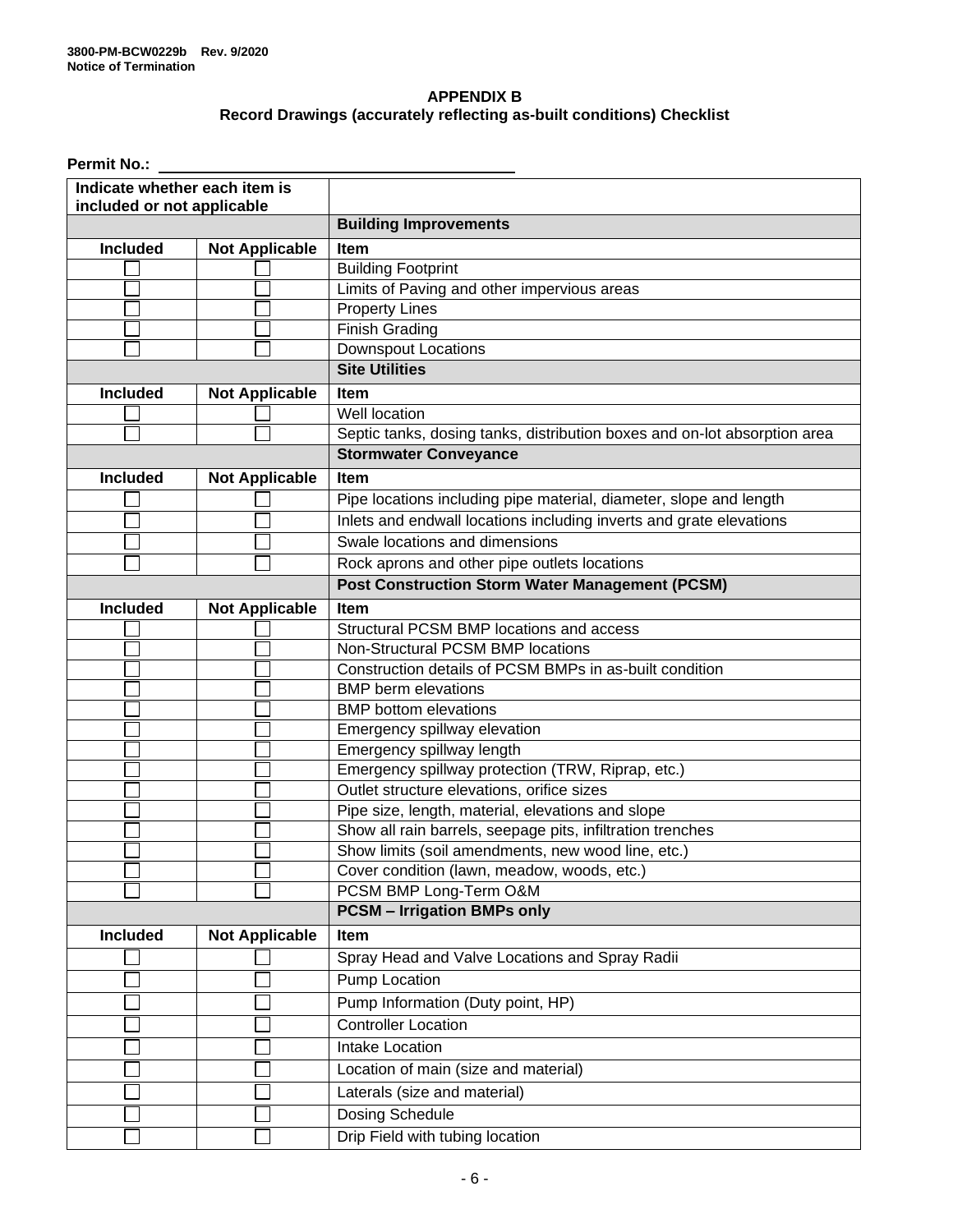| š<br>Rev                     |         |
|------------------------------|---------|
| Ĺ<br>č<br>ì<br>ĵ<br>ים<br>קי | ن<br>با |

APPENDIX C **APPENDIX C**

**Permit No.:**

# Permit No.:<br>| Person(s) Responsible for Long-Term Operation and Maintenance of PCSM BMPs:<br>| **Person(s) Responsible for Long-Term Operation and Maintenance of PCSM BMPs:**

Statement: The following person(s) understand and have agreed to the long-term operation and maintenance of the PCSM BMPs as per the long-term  $\ddot{\cdot}$  $\overline{a}$  $\ddagger$ f the DCSM BMBs  $\frac{1}{2}$ ŀ,  $\frac{1}{2}$  $\ddot{\cdot}$ ato the long d hoodcatand cad operation and maintenance plan. The followin  $\mathsf{C}$ 

|                                                                                                                                                                                                                               | Phone #                                        |  |  |  |
|-------------------------------------------------------------------------------------------------------------------------------------------------------------------------------------------------------------------------------|------------------------------------------------|--|--|--|
| Statement: The Product on a construction of the average areas of the controller of the product of the product of the product of the Product of the Product of the Product of the Product of the Product of the Product of the | <b>Address</b>                                 |  |  |  |
|                                                                                                                                                                                                                               | Name of Responsible Party                      |  |  |  |
|                                                                                                                                                                                                                               | Latitude and Longitude,<br>of each<br>PCSM BMP |  |  |  |
| operation and maintenance plan.                                                                                                                                                                                               | <b>PCSM BMPs (list one</b><br>BMP per row)     |  |  |  |

Attach additional Appendix C Forms as needed. **Page 1986** as needed. Attach additional Appendix C Forms as needed.

 $-\frac{1}{\sigma}$ Page \_\_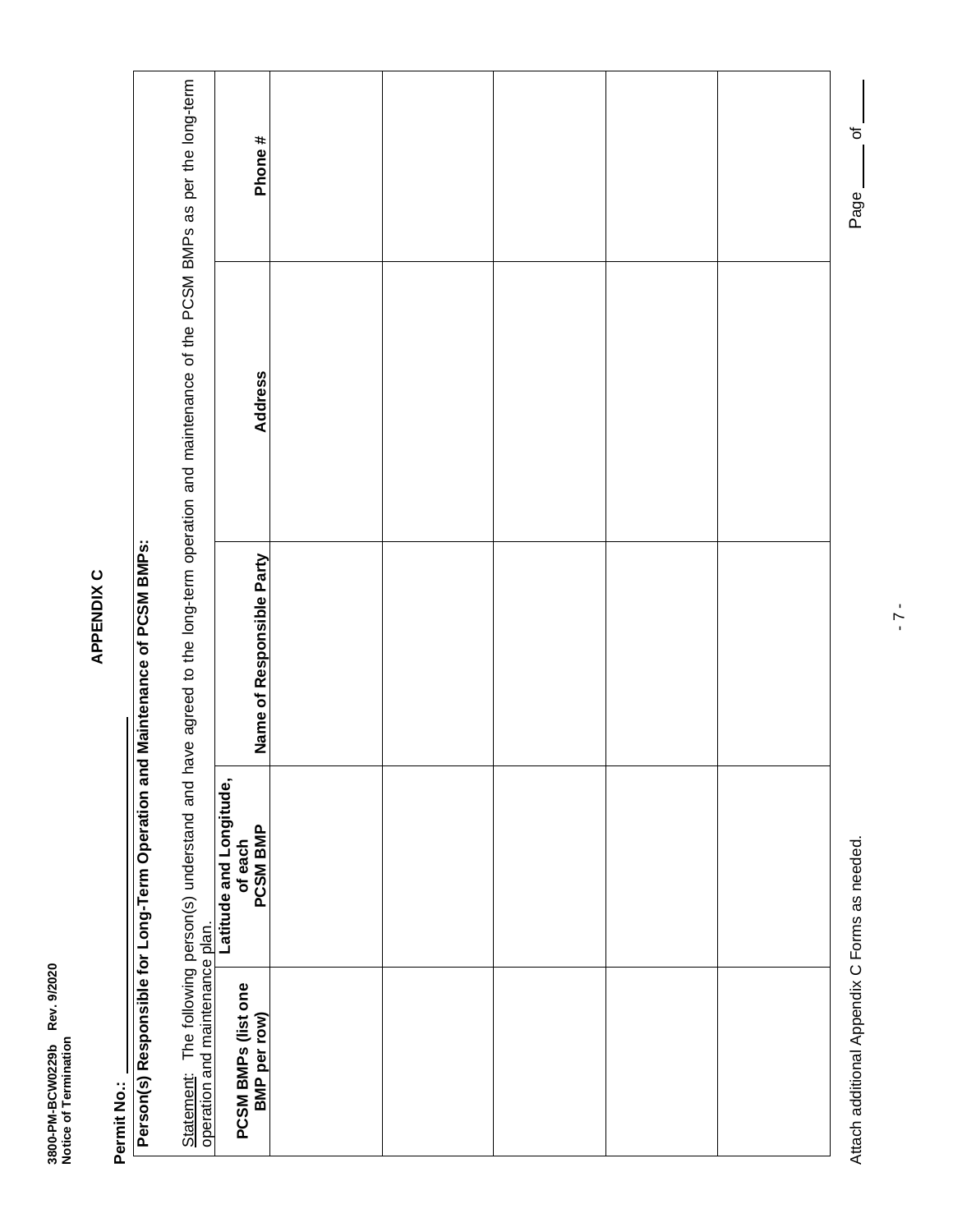# **NOTICE OF TERMINATION ("NOT") COMPLETENESS REVIEW AND FIELDWORK CHECKLIST FOR POST-NOVEMBER 19, 2010 PERMIT SUBMISSIONS**

# **Facility/Development Name: Permit No.:**

 $C =$  Complete, NC = Not Complete,  $N/A =$  Not Applicable

# **Paperwork Requirements:**

| <b>SECTION 1 - NON-COMMONWEALTH/NON-FEDERAL PROPERTY</b> |                                                  |           |                                                                                                                                                                                         |  |  |  |  |
|----------------------------------------------------------|--------------------------------------------------|-----------|-----------------------------------------------------------------------------------------------------------------------------------------------------------------------------------------|--|--|--|--|
| <b>Permittee</b>                                         | <b>Reviewer</b>                                  |           | <b>Item</b>                                                                                                                                                                             |  |  |  |  |
| <b>Included</b>                                          | C                                                | <b>NC</b> |                                                                                                                                                                                         |  |  |  |  |
|                                                          |                                                  |           | Completed Sections 1-8 of the NOT                                                                                                                                                       |  |  |  |  |
|                                                          |                                                  |           | Record Drawings which accurately reflect as-built conditions                                                                                                                            |  |  |  |  |
|                                                          |                                                  |           | Copy of Recorder of Deeds Office receipt for instrument filing                                                                                                                          |  |  |  |  |
| N/A<br>N/A                                               |                                                  |           | Copy of Landowner Notices (required if sale or other transfer of any parcel, lot,<br>road, or other real property occurred within the permit boundary during the life<br>of the permit) |  |  |  |  |
|                                                          |                                                  |           | Completed Appendices A, B, and C                                                                                                                                                        |  |  |  |  |
|                                                          | <b>SECTION 2 - COMMONWEALTH/FEDERAL PROPERTY</b> |           |                                                                                                                                                                                         |  |  |  |  |
| <b>Permittee</b><br><b>Reviewer</b>                      |                                                  |           |                                                                                                                                                                                         |  |  |  |  |
|                                                          |                                                  |           |                                                                                                                                                                                         |  |  |  |  |
| <b>Included</b>                                          | $\mathbf c$                                      | <b>NC</b> | <b>Item</b>                                                                                                                                                                             |  |  |  |  |
|                                                          |                                                  |           | Completed Sections 1-7.a. and 8 of the NOT                                                                                                                                              |  |  |  |  |
|                                                          |                                                  |           | Record Drawings which accurately reflect as-built conditions                                                                                                                            |  |  |  |  |
|                                                          |                                                  |           | Completed Appendices A, B, and C                                                                                                                                                        |  |  |  |  |
|                                                          |                                                  |           | <b>SECTION 3 - RESTORATION/RECLAMATION ACTIVITY</b>                                                                                                                                     |  |  |  |  |
| <b>Permittee</b>                                         | <b>Reviewer</b>                                  |           |                                                                                                                                                                                         |  |  |  |  |
| <b>Included</b>                                          | C                                                | <b>NC</b> | <b>Item</b>                                                                                                                                                                             |  |  |  |  |
|                                                          |                                                  |           | Completed Sections 1-6 and 8 of the NOT                                                                                                                                                 |  |  |  |  |

### **Fieldwork Requirements**:

|                                                                   | <b>SECTION 4 - FIELD INSPECTION (Required for permit termination)</b> |                                                                         |                                                                                                                                              |  |  |  |  |  |
|-------------------------------------------------------------------|-----------------------------------------------------------------------|-------------------------------------------------------------------------|----------------------------------------------------------------------------------------------------------------------------------------------|--|--|--|--|--|
| <b>Permittee</b>                                                  | <b>Reviewer</b>                                                       |                                                                         | <b>Item</b>                                                                                                                                  |  |  |  |  |  |
| <b>Addressed</b>                                                  | NC                                                                    |                                                                         |                                                                                                                                              |  |  |  |  |  |
|                                                                   |                                                                       |                                                                         | Permanent Stabilization per 25 Pa. Code §102.22(a)(2)                                                                                        |  |  |  |  |  |
|                                                                   |                                                                       |                                                                         | or the return to agricultural operation regulated under 25 Pa. Code §102.4(a)                                                                |  |  |  |  |  |
| $\vert$ $\vert$ N/A<br>  N/A                                      |                                                                       |                                                                         | Installation of PCSM BMPs per 25 Pa. Code §102.8(a) through (m) and<br>approved permit (required for non-restoration/reclamation activities) |  |  |  |  |  |
| N/A<br>  N/A<br>(required for restoration/reclamation activities) |                                                                       | Installation of PCSM BMPs per 25 Pa. Code §102.8(n) and approved permit |                                                                                                                                              |  |  |  |  |  |
|                                                                   |                                                                       |                                                                         | Removal of E&S BMPs per 25 Pa. Code §102.22(a)(1) and approved permit                                                                        |  |  |  |  |  |

| <b>OFFICIAL USE ONLY</b> |  |        |                       |  |  |  |  |
|--------------------------|--|--------|-----------------------|--|--|--|--|
| Determination: Approve   |  | ∐ Deny | Inspection Report No: |  |  |  |  |
| <b>Reviewer Name:</b>    |  |        | Date:                 |  |  |  |  |